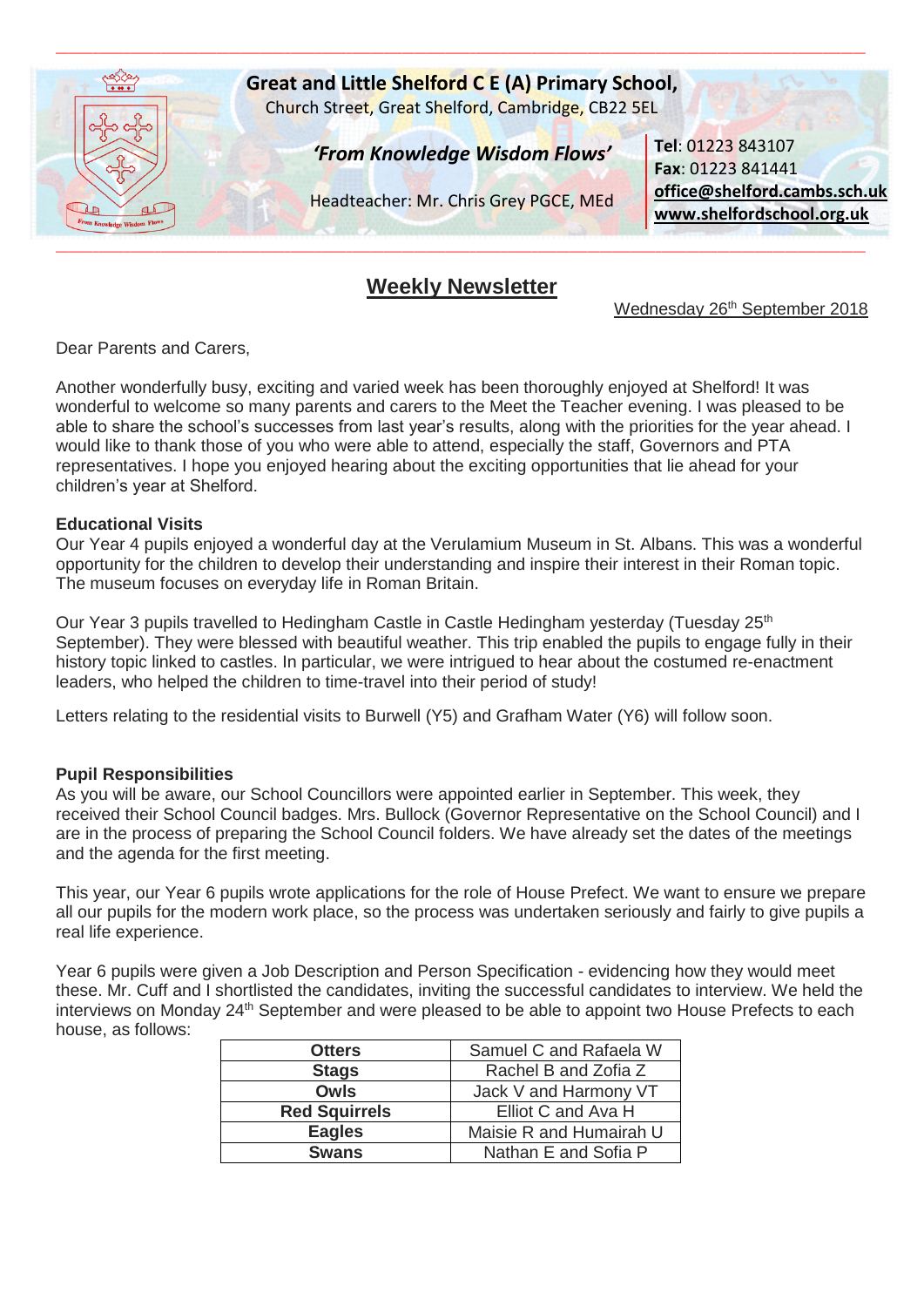### **Sing for your School**

Our Year 6 pupils are working with Miss Mcloughlin and Mrs. Barlow to create a song related to the theme of the outdoors and nature for this year's Cambridgeshire Music competition. The introductory session took place with the children on Monday 24<sup>th</sup> September. We are looking forward to hearing the song take shape!

## **175th Anniversary**

The celebrations for our 175<sup>th</sup> Anniversary take place on Friday 28<sup>th</sup> September. This begins with a church service at 9:30am, followed by the wonderful museum experience that our Key Stage 2 children and teams have been preparing. A big thank you to Rachel Nielson, who has dedicated her time to helping the children understand how to curate the exhibits. Thank you to Mrs. Scott for coordinating the museum project.

Here is a summary of the Friday and Saturday events:

## **Friday 28th September**:

9.30 - Church Service 10.30 – 10.45 Whole School Play time 10.30 – 11.45 – PTA/Governors to run a café in the Think Tank room 10.45 – 11.45 – School open to parents to view museums: Y3,Y4,Y5,Y6, Library, Think Tank **Afternoon of Friday 27th September** – In houses, children to rotate around the "museums" so that KSI get a chance to view.

# **Saturday 29th September**:

1.30pm - Peal of Bells 2.00pm - Maypole dance 2.20pm - Bishop Stephen, Bishop of Ely 2.40pm - Cutting the 175th Anniversary cake 2.45pm - We're going on a Prayer Hunt! Explore Museum and Fair 3.30pm Tree planting 4.00pm Peal of Bells

We hope to see you there!

Kind regards, Mr Grey

# **Announcements**

### **School entrance gate**

When using the small entrance gate, please ensure that it is pulled firmly shut behind you! Failure to do this means that the gate is not locked and people can gain access to the school without having to buzz through to the office first. Likewise, please can we remind parents and visitors not to allow access to others unless they have buzzed through to the office first. We thank you for your assistance with keeping our children safe.

# **Change to menu Thursday 4th October**

Sausage, chips, beans/peas or Vegetarian sausage, chips beans/peas or Jacket potato -- Ice cream

or Apple pie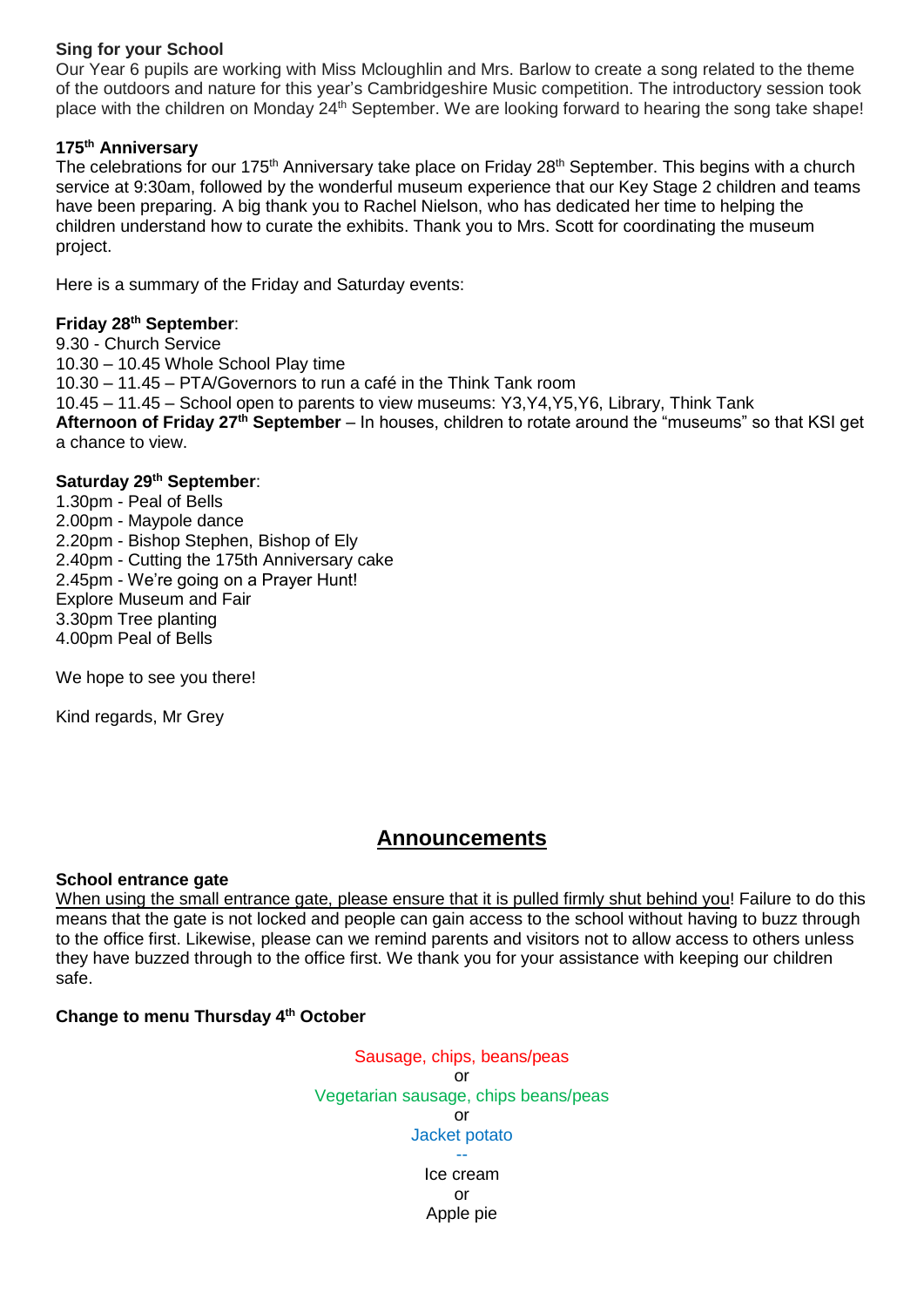### **School Prayer meeting - Thursday 18th October.**

A small group meet together each half-term to pray for the school and we'd love more people to join us. It's fine to bring little ones, we have plenty of toys! We will be meeting at The Lodge, Kings Mill Lane, Great Shelford on Thursday 18th October at 2.15pm, so please do come along if you're free at that time. If you want any more information please contact Emily Button on [e\\_martin84@hotmail.com.](mailto:e_martin84@hotmail.com)

## **Class List**

The PTA would like to ensure that as many parents as possible are aware of 'Class List'. This is a great way to keep in touch with the other parents in your class and should help to ensure good communication between parents. Please get in touch with your class' PTA representatives for assistance.

### **PTA newsletter**

[http://www.shelfordschool.org.uk/website/pta\\_newsletters/347838](http://www.shelfordschool.org.uk/website/pta_newsletters/347838)

# **General Routines and Reminders**

#### **Packed lunches**

A reminder, please that packed lunches should be healthy, balanced meals – they should not include fizzy drinks, sweets or chocolate bars

#### **Nut Awareness**

Please note, we are a 'Nut Free School'. Due to medical needs, pupils and staff should not bring any items in containing nuts. This includes any items in **pack lunches**.

With this in mind, may I take this opportunity to remind parents that the invitation to bring a KS2 break time snack is for **an actual piece of fruit not a cereal bar or fruit snack.**

Thank you for your understanding in this.

### **School Dinners**

Dinner money is £2.30 per meal or £11.50 per week. Year 3 parents please be aware that free school meals are no longer available for your children unless eligible through Cambridge County Councils 'Count me in Scheme'. If you think you are eligible please ask at the office for more details. The school is not able to allow debts of more than £15. A letter will be sent if you are in debt for more than 1 week.

Please will you make every effort to pay this online using [www.schoolgateway.com](http://www.schoolgateway.com/). If you need any information about registering for this please contact the school office.

If you are unable to access the internet then make cheques payable to **Shelford Primary School** and write your child's name on the reverse stating that the cheque is for lunch money. Thank you.

The menu and lots of other information about school lunches can be found on Leicestershire Traded Services website:- <http://www.leicestershiretradedservices.org.uk/Page/1555> Please let the school know of any special dietary requirements.

### **Medicines in school**

Please be reminded that **all** medicines must be given to the school office staff. Please fill out a form in the office if you need a medicine to be given to your child during school hours. The school staff can only administer medicines that have been prescribed by a doctor and for which permission has been signed.